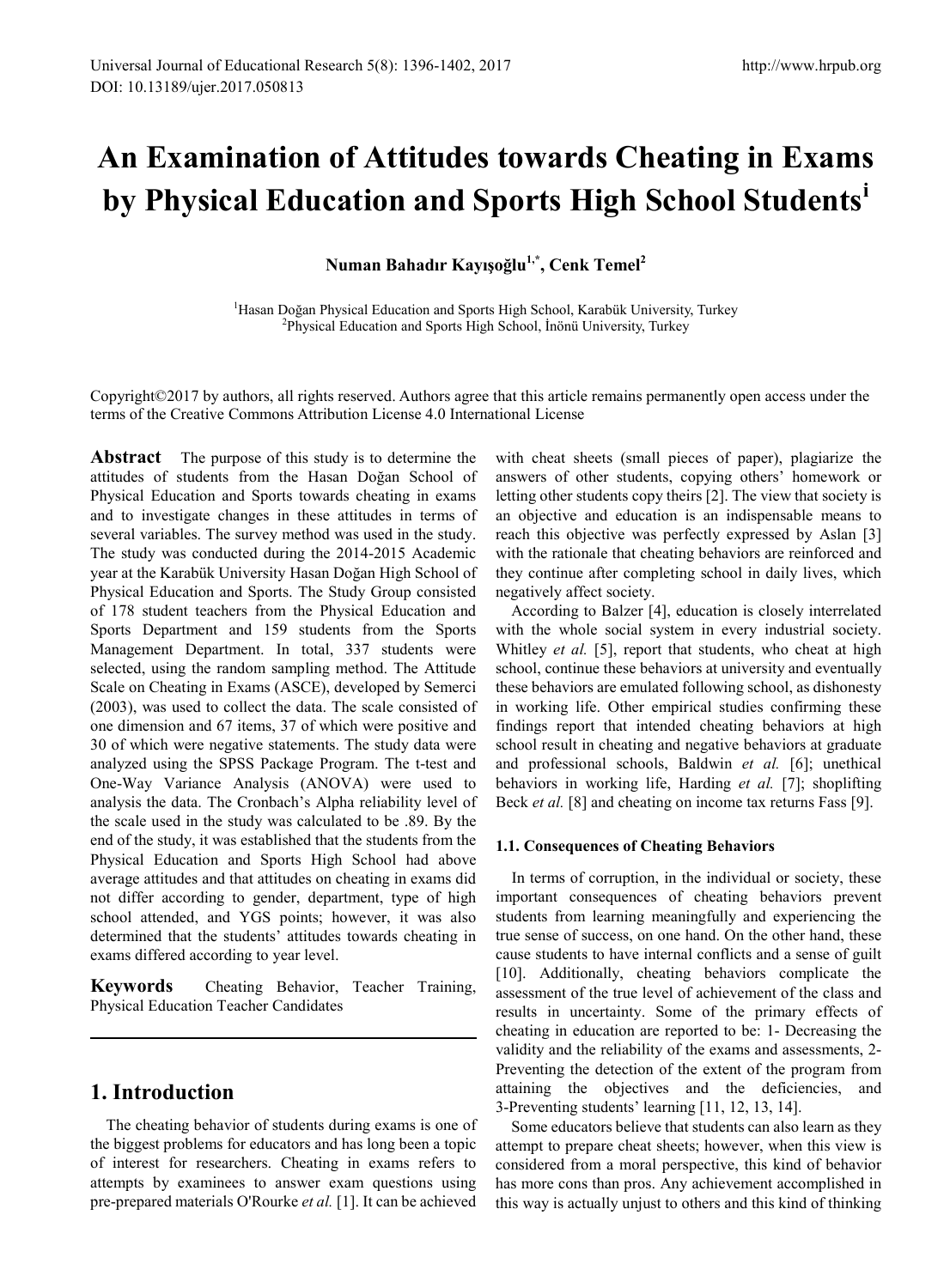is nothing but giving credit to fraud. Moreover, the sense of guilt resulting from cheating can have a negative effect on mental health [13]. From the perspective of higher education institutions, it is reported that cheating behaviors at universities, which are respected by society, may decrease the trust society has in universities [15, 5].

#### **1.2. Reasons of Cheating Behaviors**

The main reasons for cheating are the rote learning based education system and the uniform assessment methods. Assessment tools used in education should not require students to collect information and remember, memorize and present it, but should be designed in a way that requires students to analyze and interpret the collected information. According to Wajda-Johnston *et al.* [16] and Çetin [10], replacing the monotype assessment with one examination during and after the semester with different assessment methods covering different learning styles can decrease cheating behaviors [17]. At this point, Passow *et al.* [18], emphasize that measuring cheating behaviors without taking the differences in assessment styles into account would be a mistake.

In addition to these, reasons such as the fear of failure, pressure to get good grades, desire to avoid failure, assessment criteria being perceived as unfair, the lack of deterrent sanctions against cheating, cheating being easier and less labor-intensive, and exams having a significant influence on the students' future, are among the contributory factors that lead students to cheat [19].

#### **1.3. Prevalence of Cheating Behaviors**

Many previous studies conducted at various universities have revealed that cheating or academic fraud is commonplace [20, 21, 22, 18, 15]. A previous study conducted by Bowers [20] in 1963 at nine universities was re-conducted in 1993 by McCabe [21] and the percentages of students who reported that they cheated were comparatively similar (82% in 1963 and 84% in 1993). However, this study also reported significant increases in different forms of cheating, such as cheating from another student in the exam, from 26% to 52%, and helping each other with work assigned by professors from 11% to 49% [21]. Cheating behaviors can be observed at any level of education, but their frequencies at higher education were reported as two-thirds by Stern *et al.* [23], 71% by Mert [24], and 80% by Robinson *et al.* [25], and McCabe *et al.* [26] stated that if the necessary measures were not taken, the situation would get worse.

Considering the prevalence of cheating and the way it affects educational quality and society, its prevention is vital and investigating cheating behavior among sports management and physical education teaching department students, who should be role models throughout their teaching lives, gain importance for the present research. In accordance with this, the purpose of the present research is to define the levels of attitudes towards cheating in the exams in terms of specific variables, such as department, year, gender, the type of high school attended and the score from the transition to higher education examination (YGS) among school of physical education and sport students.

# **2. Method and Materials**

The method used in the current study is field research, the purpose of which is to investigate incidents and phenomena in their natural conditions, and the screening model is employed for this method. The purpose of screening is to describe an existing case. An attempt is made to describe the incident, individual, or object, as the subject of the research, in its own environment. No effort is made to change or affect these by any means. The point is to observe and define what is of concern [27]. The present research was conducted at Karabük University Hasan Doğan School of Physical Education and Sport in 2014-2015 academic year, and the work group comprised 178 Physical Education and Sport Teaching Department, and 159 Sport Management Department, a total of 337 students selected randomly from the entire student body of these two departments. Data related to work group are presented in Table 1.

In order to collect data for the present research, a personal information form and the Attitudes Towards Cheating scale, developed by Semerci [28], were employed. The scale is scored on a 5-point Likert-type scale, ranging from (1) Never, (5) Always and consists of 67 items, 30 of which are reverse scored. The alpha reliability coefficient of the scale was reported as .96, and was calculated as .89 in the present research.

Data analyses were conducted using the SPSS software package. While entering the participants' responses in the program, positive items were coded as (1) Completely Disagree, (2) Mostly Disagree, (3) Partially Agree, (4) Mostly Agree and (5) Completely Agree; while the negative items were reversely coded. For data analyses, frequency, percentage, arithmetic average, standard deviation were used and as the data were not normally distributed, Mann-Whitney U and Kruskal-Wallis tests were utilized. For statistical calculations, the significance level was taken as .05.

Findings related to Cronbach's Alpha reliability of the Attitudes Towards Cheating scale, which was used as the data collection tool, in order to define School Physical Education and Sport students' attitudes towards cheating in the exams, are presented in Table 1.

**Table 1.** Cronbach's Alpha Reliability Analyses for the Attitudes Towards Cheating Scale

|                                      | Cronbach's Alpha |
|--------------------------------------|------------------|
| Scale for Attitudes Towards Cheating | 895              |

As presented in Table1, Cronbach's Alpha reliability coefficient of the 67-item Attitudes Towards Cheating scale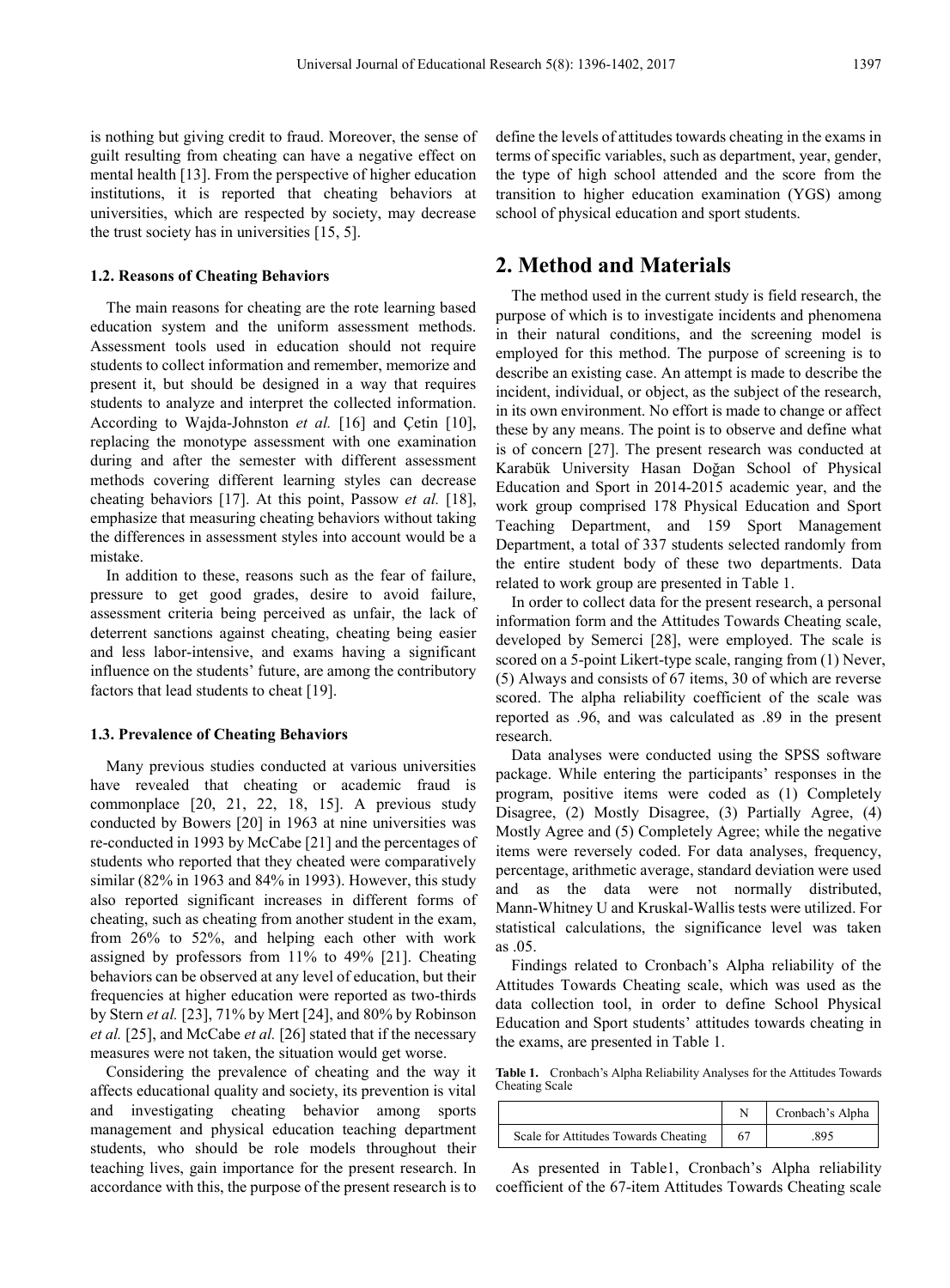was calculated as .895, according to the reliability analyses. The reliability coefficient, being higher than .70 for a psychological test, is accepted as sufficient for reliability [29]. In accordance with this information, the reliability coefficient calculated for the scale indicates that the scores obtained from the scale are highly reliable. Data related to the demographic information of the 337 students from the School of Physical Education and Sport, who participated in the present research, are presented in Table 1.

| <b>Table 2.</b> Frequency and Percentage Distributions for the Demographic |  |  |  |
|----------------------------------------------------------------------------|--|--|--|
| Features of Participants                                                   |  |  |  |

| Variables           | Categories           | $\mathbf f$ | $\frac{0}{0}$ |
|---------------------|----------------------|-------------|---------------|
| Gender              | Male                 | 241         | 71.5          |
|                     | Female               | 96          | 28.5          |
|                     | General              | 159         | 47.2          |
|                     | Anatolian HS         | 82          | 24.3          |
| Type of High School | <b>Vocational HS</b> | 68          | 20.2          |
|                     | Sport HS             | 28          | 8.3           |
|                     | 181-230              | 39          | 11.6          |
|                     | 231-280              | 88          | 26.1          |
| YGS score           | 281-330              | 173         | 51.3          |
|                     | 331 and over         | 37          | 11.0          |
|                     | Teaching             | 178         | 52.8          |
| Department          | Management           | 159         | 47.2          |
|                     | <b>First Year</b>    | 187         | 55.5          |
|                     | Second Year          | 70          | 20.8          |
| Year                | Third Year           | 40          | 11.9          |
|                     | Fourth Year          | 40          | 11.9          |
| Total               |                      | 337         | 100           |

Data related to the demographic features of the 337 students, who participated in the present research, are presented in Table 1. Of the 337 students, 96 (28.5%) were female and 241 (71.5%) were male. The distribution of the types of high schools from which the participants graduated, is as follows: 159 (47.2%) graduated from general high schools; 82 (24.3%) from Anatolian high schools; 68 (20.2%)

from vocational high schools and 28 (8.3%) graduated from sport high schools. As for the distribution of the YGS scores (transition to higher education examination), 39 (11.6%) of the students acquired 181-230 points; 88 (26.1%) gained 231-280 points; 173 (51.3%) gained 281-330 points and 37 (11.0%) acquired 331 or more points. High schools in Turkey vary according to the quality of education and acceptance conditions. Anatolian high schools are schools that are mainly favored by students who have higher academic success in the placement examination. Students who have lower scores in the placement examination may favor general high schools, which have characteristics similar to Anatolian High Schools. Those who want to specialize in a particular proficiency may favor Vocational High Schools and Sports Schools. Universities in Turkey accept students through the transition according to the higher education examination (YGS). The minimum and maximum scores in YGS are 180 and 500, respectively. Therefore, a higher score for YGS can be interpreted as higher academic success.

As previously stated, 178 (52.8%) of the students studied at the Physical Education and Teaching Department, while 159 (47.2%) were Sports Management students. Of these students 187 (55.5%) were freshmen  $(1<sup>st</sup> year)$ , 70 (20.8%) were sophomores ( $2<sup>nd</sup>$  year), 40 (11.9%) were  $3<sup>rd</sup>$  year and 40  $(11.9\%)$  were seniors  $(4<sup>th</sup>$  year).

# **3. Findings**

This part presents findings obtained with the analyses of the data collected for the present research.

**Table 3.** Descriptive Statistics for the Students' Attitudes towards Cheating

|                                  | N   | Minimum | Maximum | $\overline{x}$ |       |
|----------------------------------|-----|---------|---------|----------------|-------|
| Attitudes<br>towards<br>Cheating | 337 | 85      | 329     | 199.19         | 34.30 |

As can be seen in Table 3, the highest score students obtained from the Attitudes Towards Cheating scale was 329, while the lowest was 85. The average score was 199.19, and the calculated standard deviation value was 34.30.

As can be seen from Table 4, there is no significant difference between the attitudes towards cheating scores of

female students ( $\bar{x}$ =202.45) and male students ( $\bar{X}$ =197.90) according to  $t_{(335)}$  = 1.101, p=.272>.05.

**Table 4.** Independent Samples T-test Results for the Variation in Students' Attitudes towards Cheating by Gender

|                            | Gender | $\mathbf{v}$ | $\overline{\phantom{a}}$<br>$\ddot{\phantom{0}}$ | -<br>◡ |       | sd  |        |
|----------------------------|--------|--------------|--------------------------------------------------|--------|-------|-----|--------|
| Attitudes towards Cheating | Male   | 241          | 197.90                                           | 34.57  |       |     | 272    |
|                            | Female | 96           | 202.45                                           | 33.58  | 1.101 | 335 | کے ایک |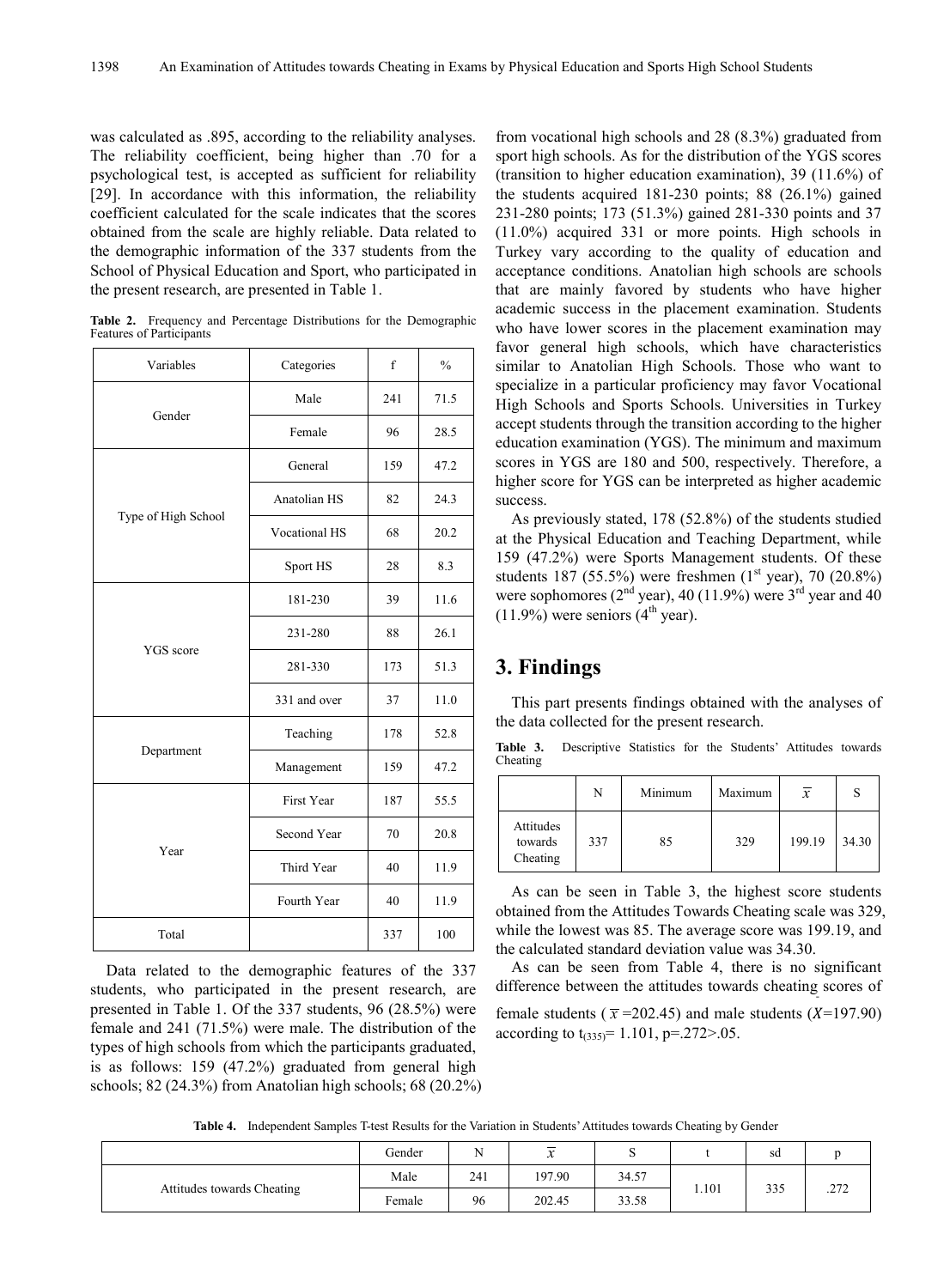|                               | High School Type | N   | $\overline{x}$ | S     | Sum of<br>Squares | Mean<br>Square | F<br>(333/3) | p    | Post Hoc<br>(LSD) |  |
|-------------------------------|------------------|-----|----------------|-------|-------------------|----------------|--------------|------|-------------------|--|
| Attitudes towards<br>Cheating | General          | 159 | 199.07         | 35.90 | 1090.02           |                | 363.34       |      |                   |  |
|                               | Anatolian        | 82  | 200.05         | 36.13 |                   |                | .307         | .820 | ---               |  |
|                               | Vocational       | 68  | 200.75         | 31.50 |                   |                |              |      |                   |  |
|                               | Sport            | 28  | 193.64         | 26.12 | 394289.8          | 1184.05        |              |      |                   |  |

**Table 5.** One-Way ANOVA Results for the Variation in Students' Attitudes towards Cheating by the Type of High School

| <b>Table 0.</b> One may have 11 hesalts for the variation in budding Tuttidues towards Cheating by TGD beores |                   |     |                |       |                   |                |              |      |                   |  |        |  |  |  |
|---------------------------------------------------------------------------------------------------------------|-------------------|-----|----------------|-------|-------------------|----------------|--------------|------|-------------------|--|--------|--|--|--|
|                                                                                                               | <b>YGS</b> Scores | N   | $\overline{x}$ | S     | Sum of<br>Squares | Mean<br>Square | F<br>(333/3) | p    | Post Hoc<br>(LSD) |  |        |  |  |  |
| Attitudes towards<br>Cheating                                                                                 | 181-230           | 39  | 197.49         | 36.20 | 1231.38           |                |              |      |                   |  | 410.46 |  |  |  |
|                                                                                                               | 231-280           | 88  | 201.09         | 37.50 |                   |                | .347         | .792 | ---               |  |        |  |  |  |
|                                                                                                               | 281-330           | 173 | 197.84         | 34.10 | 394148.4          |                |              |      |                   |  |        |  |  |  |
|                                                                                                               | 331 and higher    | 37  | 202.81         | 24.74 |                   | 1183.63        |              |      |                   |  |        |  |  |  |

**Table 6.** One-Way ANOVA Results for the Variation in Students' Attitudes towards Cheating by YGS Scores

|  |  |  |  |  | Table 7. Independent Samples T-test Results for the Variation in Students' Attitudes towards Cheating by Department |
|--|--|--|--|--|---------------------------------------------------------------------------------------------------------------------|
|--|--|--|--|--|---------------------------------------------------------------------------------------------------------------------|

|                            | Department | N   | $\overline{\mathbf{v}}$<br>∼ | O     |      | sd  |      |
|----------------------------|------------|-----|------------------------------|-------|------|-----|------|
| Attitudes towards Cheating | Teaching   | 178 | 199.26                       | 39.49 | .040 | 335 | .968 |
|                            | Management | 159 | 199.12                       | 27.48 |      |     |      |

|                               | Year   | N   | $\overline{x}$ | S     | Sum of<br>Squares | Mean<br>Square      | F<br>(333/3) | p       | Post Hoc<br>(LSD) |  |  |
|-------------------------------|--------|-----|----------------|-------|-------------------|---------------------|--------------|---------|-------------------|--|--|
| Attitudes towards<br>Cheating | First  | 187 | 195.13         | 32.16 | 11040.27          |                     |              | 3680.09 |                   |  |  |
|                               | Second | 70  | 206.29         | 30.21 |                   |                     | 3.189        | $.024*$ | 2>1<br>4>1        |  |  |
|                               | Third  | 40  | 195.27         | 42.28 |                   |                     |              |         |                   |  |  |
|                               | Fourth | 40  | 209.18         | 38.98 |                   | 384339.5<br>1154.17 |              |         |                   |  |  |

**Table 8.** One-Way ANOVA Results for the Variation in Students' Attitudes towards Cheating by Class Years

\*p<0.05 Categories:  $1<sup>st</sup>$  year=1;  $2<sup>nd</sup>$  year=2;  $3<sup>rd</sup>$  year=3;  $4<sup>th</sup>$  year=4

As is shown in Table 5, there are no significant differences among the attitudes towards cheating scores of students who graduated from general high schools ( $\bar{x}$ =199.07), Anatolian high schools ( $\bar{x}$  =200.05), vocational high schools  $(\bar{x} = 200.75)$  and sport high schools ( $\bar{x} = 193.64$ ) according to  $f_{(333/3)} = .307$ , p=.820>.05.

As can be seen in Table 6, there are no significant differences among the attitudes towards cheating scores of students who obtained 181-230 points from YGS  $(\bar{x} = 197.49)$ , 231-280 points  $(\bar{x} = 201.09)$ , 281-330 points  $(\bar{x}$  =197.84) and 331 points or higher from YGS ( $\bar{x}$  =202.81) according to  $f_{(333/3)} = .347$ , p=.792>.05.

As can be seen in Table 7, there are no significant differences among the attitudes towards cheating scores of teaching department students ( $\bar{x}$ =199.26) and management department students ( $\bar{x}$ =199.12) according to t<sub>(335)</sub>= .040, p=.968>.05.

As is shown in Table 8, students' attitudes towards cheating scores of vary by class year  $(f_{(333/3)}=3.189)$ , p=.024<.05). The source of this variation is the significant differences between scores of 4<sup>th</sup> year students ( $\bar{x}$ =209.18),  $2<sup>nd</sup>$  year students ( $\overline{x}$  =206.29) and 1<sup>st</sup> year students  $(\bar{x} = 195.13)$ .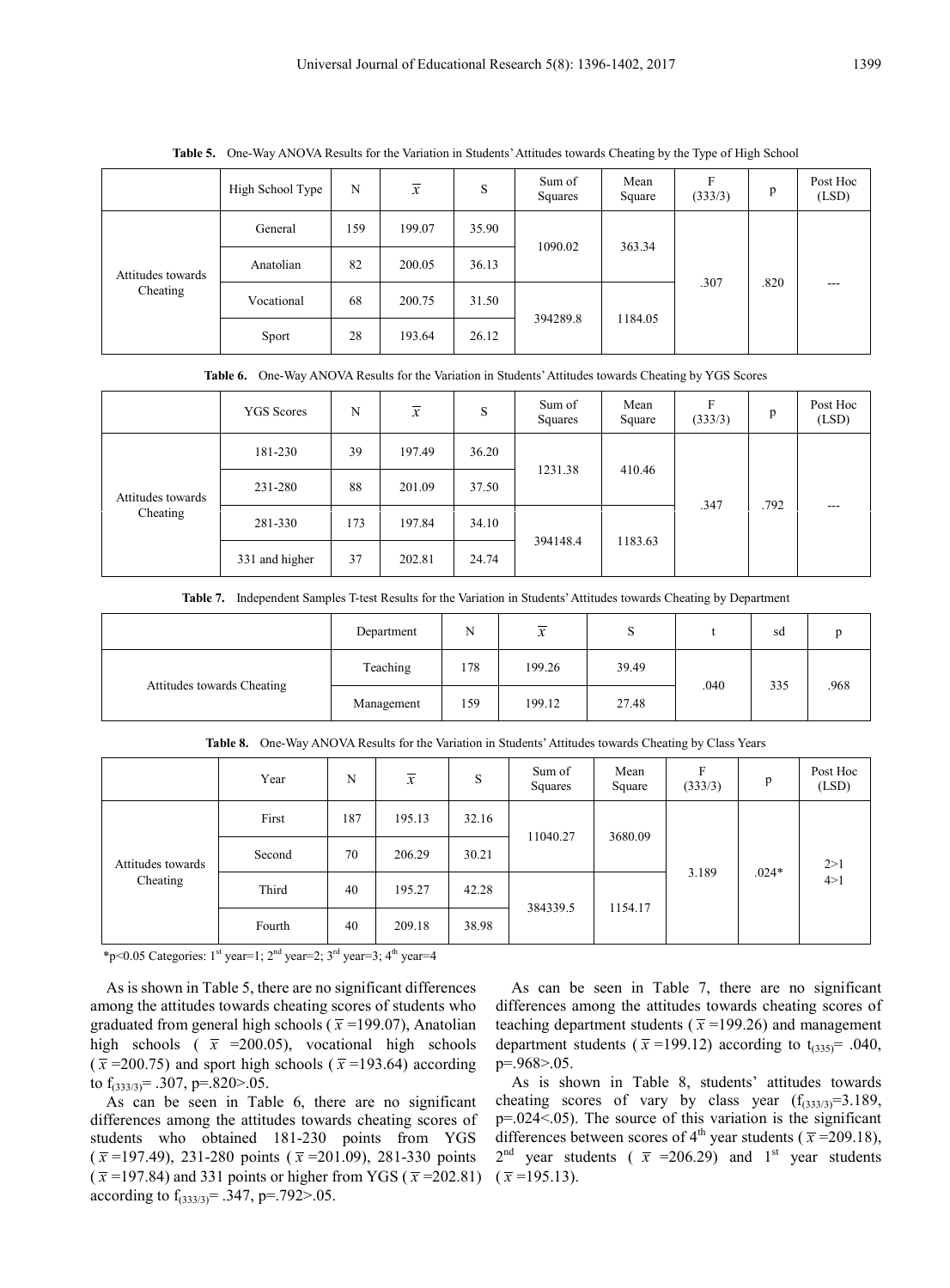# **4. Discussion**

According to the findings of the present research, which was conducted to identify attitudes towards cheating in exams taken by students at a School of Physical Education, included some variables. These included department, class year, gender, the kind of high school from which they graduated and their scores from the transition to higher education examination (YGS), school of physical education and sport students attitudes towards cheating in the exams level average is  $\bar{x}$  =199.19. Considering the calculated average, students' attitudes towards cheating in the exams levels were above average.

While the average attitude level score from the scale was 167.5, the average score of the students who participated in the present research, was 199.19, which indicates that students present an above average attitude towards cheating. In a previous study with a similar sample, Ünlü and Eroğlu [30] reported that pre-service physical education teachers' level of attitudes towards cheating was moderate. However, according to the findings of previous research, which studied the cheating rates at higher education, the rate is around 70 % to 80 % Stern and Havlicek [23], Mert [24], Robinson *et al.* [25], McCabe [26], Bozdoğan and Öztürk [31], which is in accordance with the findings of the present research. According to the findings of the present research, there are no significant differences between the attitudes towards cheating scores of female students ( $\bar{x}$ =202.45) and male students (  $\bar{x}$  =197.90) (t<sub>(335)</sub>= 1.101, p=.272>.05). Accordingly, the students' attitudes towards cheating do not vary by gender. Similarly, many previous studies have also reported that students' cheating behaviors and attitudes do not vary by gender [32, 30, 33, 34, 35, 36].

Conversely, there are some studies reporting that the levels of attitudes towards cheating of male students were higher than those of female students [37, 38, 39, 40, 41, 42]. Students' attitudes towards cheating scores do not vary according to the kind of high school from which they graduated. Accordingly, the research suggests that their high school programs do not have a significant effect on the attitudes of university students towards cheating. Another finding of the present research is that, students' attitudes towards cheating do not vary according to their YGS scores, which can be an indicator of academic achievement. In other words, academic achievement levels do not have a significant effect on cheating attitudes. Similarly, Ünlü and Eroğlu [30], Ellenburg [43], DeVries and Ajzen [44] reported that academic achievement levels do not have a significant effect on attitudes towards cheating. Nevertheless, previous studies have reported that attitudes towards cheating decrease with higher levels of academic achievement [35, 45].

The findings obtained in the present research also indicated that students' scores regarding attitudes towards cheating do not vary significantly by the department in which they studied. On the other hand, another study that considered cheating in terms of the fields of education at university reported that science students were more prone to cheating than arts students [46]. Finally, according to the findings relating to students' attitudes towards cheating, in terms of class year, there are significant differences among students in different years  $(f_{(333/3)}=3.189, p=.024<.05)$ . The source of this difference is that the scores of  $4<sup>th</sup>$  year students  $(\bar{x}$  =209.18) and 2<sup>nd</sup> year students ( $\bar{x}$  =206.29) are significantly different from the scores of  $1<sup>st</sup>$  year students  $(\bar{x}$  =195.13). Accordingly, students' attitudes towards cheating vary by their class years, and  $4<sup>th</sup>$  and  $2<sup>nd</sup>$  year students are more prone to cheating, particularly with regard to  $1<sup>st</sup>$  year students. It is thought that age, together with more experience of school, could increase attitudes towards cheating.

## **5. Conclusions**

As has previously been reported in many different studies, when all these findings are taken into consideration it is noteworthy that attitudes towards cheating by students attending schools of physical education and sports, who are expected to exhibit ethical behavior with their athletic identities, are above average when compared with other university students studying different fields. Additionally, it is also remarkable that the present research has shown that attitudes towards cheating did not vary according to the specific variables chosen for the present research, such as department, gender, YGS score, and the type of high school from which the students graduated, while students' attitudes varied by class years, and cheating was more common during the higher years.

## **6. Recommendations**

Considering the results of this study and *literature findings*, the below-mentioned recommendations are made to reduce the students' level of cheating attitudes in exams.

- Students' motives for cheating can be studied; taking the advantage of the results of this study, through the exploratory sequential pattern is one of the mixed methods.
- Intrinsic and extrinsic motives for the students' cheating in exams should be identified by qualitative research methods and eliminated.
- Certain events such as panels, seminars, group discussion events on the impacts of cheating on exams should be organized for the students of teacher training programs.
- Physical arrangements of exam places should be organized to prevent cheating attempts.

## **Acknowledgements**

The Scientific Research Projects Coordination Unit of Karabük University supported this work with Project Number: KBÜ-BAP-16/1-YD-194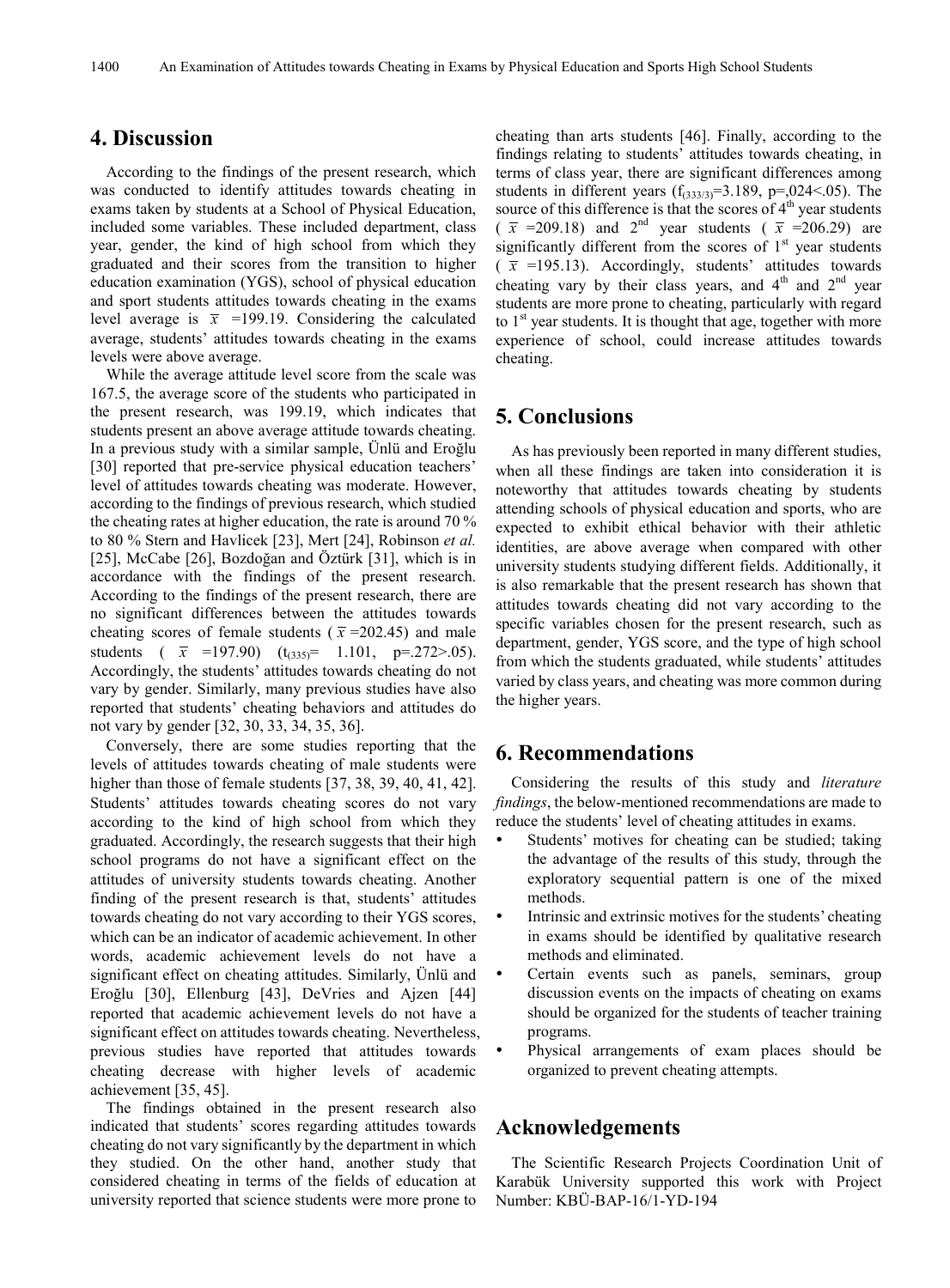# **REFERENCES**

- [1] O'Rourke J, Barnes J, Deaton A, Fulks K, Ryan K, Rettinger DA. Imitation is the sincerest form of cheating: The influence of direct knowledge and attitudes on academic dishonesty, Ethics and Behavior, 2010; 20: 47-64.
- [2] Bushway A, Nash W. School cheating behavior, Review of Education Research, 1977; 47: 623-632
- [3] Aslan AK.. Social bases of the education, Balıkesir University Journal of Social Sciences, 2001; 5: 16-30.
- [4] Balzer HD. 'Plans to reform Russian higher education', in Anthony Jones (ed.), Education and Society in the New Russia. Armonk, NY: M.E. Sharpe, 1994; 27.
- [5] Whitley BE, Keith-Spiegel P. Academic dishonesty: An educator's guide, Mahwah, NJ: Lawrence Erlbaum Associates, 2002.
- [6] Baldwin DC, Daugherty SR, Rowley BD, Schwartz MD. Cheating in medical school: A survey of second-year students at 31 schools, Academic Medicine, 1996; 71: 267–273.
- [7] Harding TS, Carpenter DD, Finelli CJ, Passow HJ. Does academic dishonesty relate to unethical behavior in professional practice? An exploratory study, Science and Engineering, 2004: 10(2); 311–324
- [8] Beck L, Ajzen I. Predicting dishonest actions using the theory of planned behavior, Journal of Research in Personality, 1991; 25(3): 285–301.
- [9] Fass RA. Cheating and plagiarism. In W. W. May (Ed.), Ethics In Higher Education, New York: Macmillan, 1990; 170–184.
- [10] Cetin S. The Analysis of cheating behaviors of the college students according to different variables, Journal of National Education, 2007; 175: 129-142.
- [11] Carpenter DD, Harding TS, Finelli CJ, Montgomery SM, Passow HJ. Engineering students' perceptions of and attitudes towards cheating, Journal of Engineering Education, 2006; 95(3), 181–194.
- [12] Crown DF, Spiller MS. Learning from the literature on collegiate cheating: A review of empirical research, Journal of Business Ethics, 1998; 17: 683–700.
- [13] Külahçı Ş, Cheating as problem in teacher training (F.Ü. Examples), II. National Education Symposium (18-20 September 1996), Istanbul: Marmara University Ataturk Education Faculty, 1996.
- [14] Topcu Y, Uzundumlu AS, The students' attitude and behaviors towards cheating motivation during higher education, International Journal of Human Sciences, 2011; 8(2): 302-313.
- [15] Whitley BE. Factors associated with cheating among college students: A review, Research in Higher Education, 1998; 39(3): 235–274.
- [16] Wajda-Johnston VA, Handal PJ, Brawer PA, Fabricatore AN, Academic dishonesty at the graduate level, Ethics & Behavior, 2001; 11(3): 287-305.
- [17] Hinton L, Plagiarism: Learning from our challenges, Studies in Learning, Evaluation Innovation and Development, 2004; 1(1): 37-46.
- [18] Passow HJ, Mayhew MJ, Finelli CJ, Harding TS, Carpenter DD, Factors influencing engineering students' decisions to cheat by type of assessment, Research in Higher Education, 2006; 47(6): 643–684.
- [19] Schab F, Schooling without learning: Thirty years of cheating in high school, Adolescence, 1991; 26: 839–847.
- [20] Bowers WJ, Student dishonesty and its control in college, New York: Bureau of Applied Social Research, Columbia University, 1964.
- [21] McCabe DL, Classroom cheating among natural science and engineering majors, Science and Engineering Ethics, 1997; 3: 433–445.
- [22] McCabe DL, Drinan P, Toward a culture of academic integrity, Chronicle of Higher Education, 1999; 46(8): 7.
- [23] Stern EB, Havlicek L. Academic misconduct: Results of faculty and undergraduate student surveys, Journal of Allied Health, 1986; 15: 129–142.
- [24] Mert EL. Cheating at some department whose basic function is to train academician, International Periodical for the Language Literature and History of Turkish or Turkic. 2012; 7(3): 1813-1829.
- [25] Robinson E, Amburgey R, Swank E, Faulker C, Test cheating in a rural college: Studying the importance of individual and situational factors, College Student Journal, 2004; 38: 380– 395.
- [26] McCabe DL, Trevino LK, What we know about cheating in college: Longitudinal trends and recent developments, Change, 1996; 28: 31.
- [27] Karasar, N, Scientific Research Method (12th edition): Concepts-principles-methods. *Nobel Yay*, 2003,068.
- [28] Semerci, Ç, The scale for attitude towards cheating, *Fırat University Journal of Social Science*, 2003; *13*(1), 227-234.
- [29] Büyüköztürk, Ş, Data Analysis Handbook for Social Sciences, (19. baskı) Ankara. 2014
- [30] Ünlü H, Eroğlu C, Prospective physical education teachers' attitudes towards cheating, SPORMETRE Journal of Physical Education and Sport Sciences 2012; 3: 101-106.
- [31] Bozdoğan AE, Öztürk Ç, Why do teacher' candidates cheat?, Elementary Education Online, 2008; 7(1).
- [32] Bjorklund M, Wenestam CG, Academic cheating: frequency, methods and causes, European Conference on Educational Research, Lahti, Finland, 22-25 September, 1999.
- [33] Davis S, Ludwigson HW, Additional data on academic dishonesty and a proposal for remediation, Teaching of Psychology, 1995; 22.
- [34] Diekhoff GM, LaBeff EE, Clark RE, Williams LE, Francis B, Haines VJ. College cheating: Ten years later, Research in Higher Education, 1996; 37(4): 487-502.
- [35] Haines VJ, Diekhoff GM, LaBeff EE, Clark RE. College cheating: Immaturity, lack of commitment, and the neutralizing attitude, Research in Higher education, 1986; 25(4): 342-354.